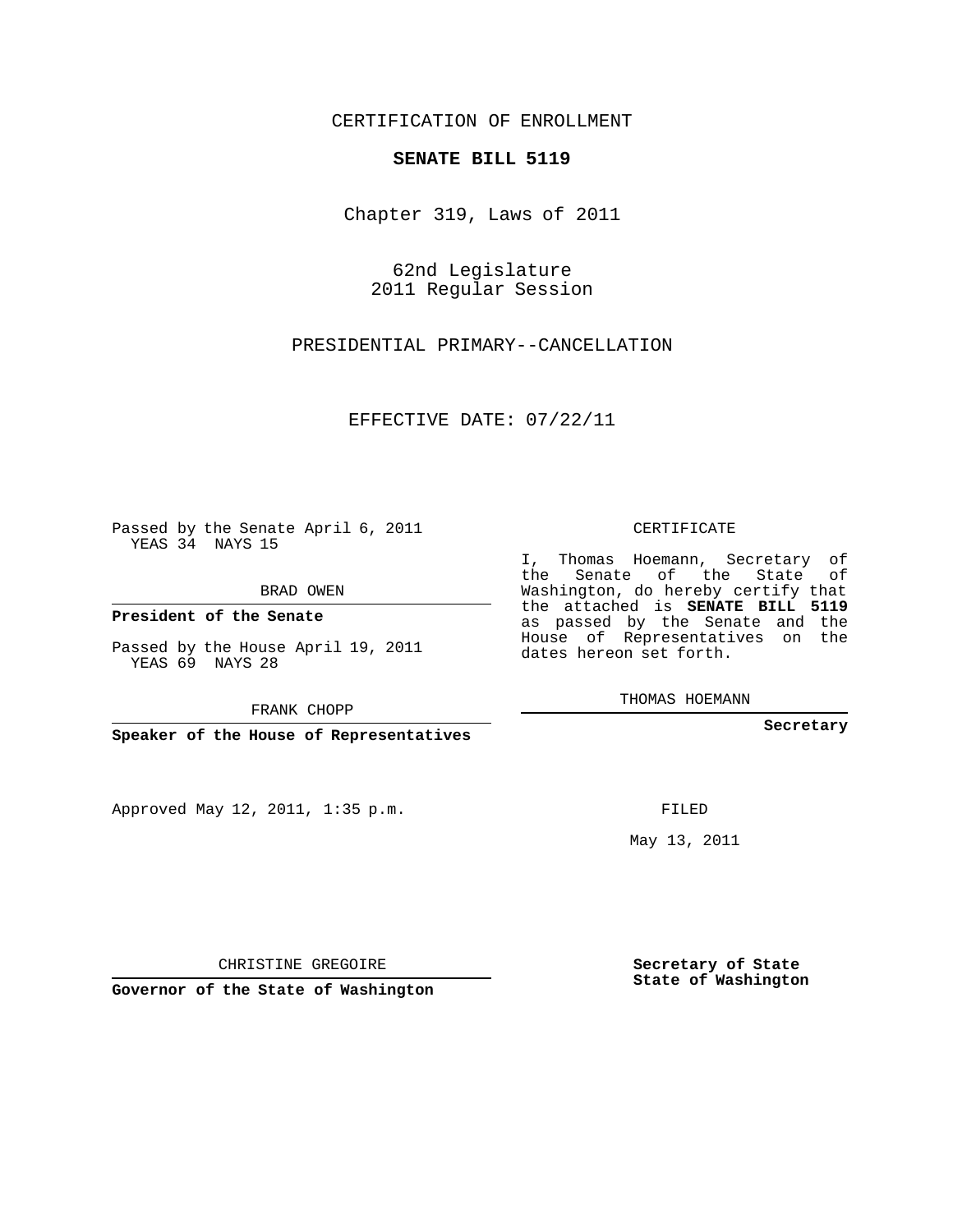## **SENATE BILL 5119** \_\_\_\_\_\_\_\_\_\_\_\_\_\_\_\_\_\_\_\_\_\_\_\_\_\_\_\_\_\_\_\_\_\_\_\_\_\_\_\_\_\_\_\_\_

\_\_\_\_\_\_\_\_\_\_\_\_\_\_\_\_\_\_\_\_\_\_\_\_\_\_\_\_\_\_\_\_\_\_\_\_\_\_\_\_\_\_\_\_\_

Passed Legislature - 2011 Regular Session

**State of Washington 62nd Legislature 2011 Regular Session**

**By** Senators Pridemore and Kline; by request of Secretary of State and Governor Gregoire

Read first time 01/14/11. Referred to Committee on Government Operations, Tribal Relations & Elections.

1 AN ACT Relating to cancellation of the 2012 presidential primary; amending RCW 29A.56.020; and providing an expiration date.

BE IT ENACTED BY THE LEGISLATURE OF THE STATE OF WASHINGTON:

 **Sec. 1.** RCW 29A.56.020 and 2003 c 111 s 1402 are each amended to read as follows:

 (1) On the fourth Tuesday in May of each year in which a president of the United States is to be nominated and elected, a presidential primary shall be held at which voters may vote for the nominee of a major political party for the office of president. The secretary of state may propose an alternative date for the primary no later than the first day of August of the year before the year in which a president is to be nominated and elected.

 (2) No later than the first day of September of the year before the year in which a presidential nominee is selected, the state committee of any major political party that will use the primary results for candidates of that party may propose an alternative date for that primary.

 (3) If an alternative date is proposed under subsection (1) or (2) of this section, a committee consisting of the chair and the vice-chair